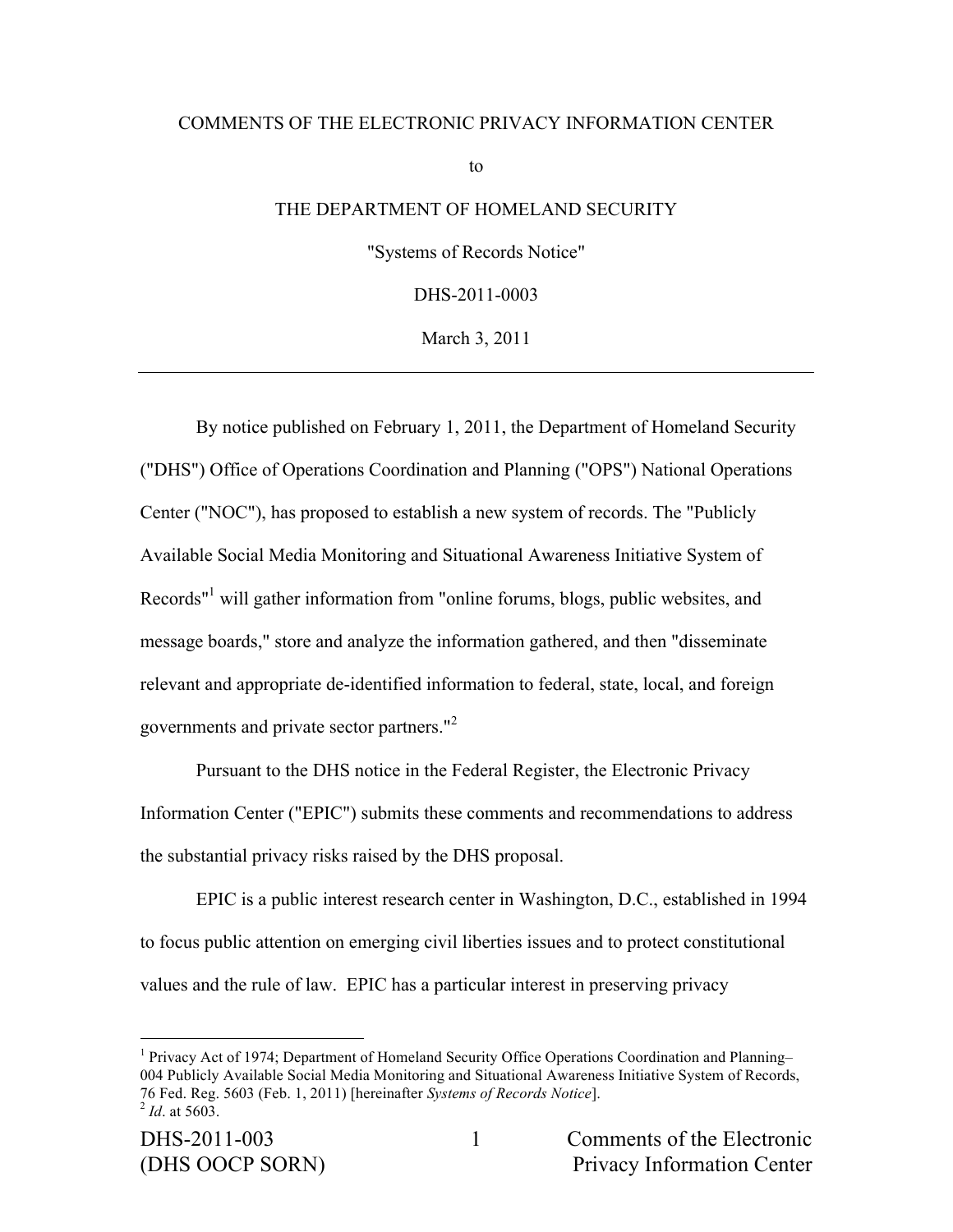safeguards established by Congress and ensuring that new information systems developed and operated by the federal government comply with all applicable laws.<sup>3</sup>

# **Comments and Recommendations**

EPIC submits the following comments and recommendations:

*1. DHS's Proposal Contravenes the Purpose and Intent of the Federal Privacy Act*

When it enacted the Privacy Act in 1974, Congress sought to restrict the amount of personal data that federal agencies could collect and to require government agencies to limit the collection, sharing, and use of individuals' personal information.<sup>4</sup> In 2004, the Supreme Court underscored the importance of Privacy Act restrictions upon agency use of personal data to protect privacy interests, noting that:

http://www.epic.org/privacy/fusion/VA\_FOIA\_lawsuit\_032108.pdf; EPIC: Open Government, http://epic.org/open\_gov/; EPIC: Spotlight on Surveillance: "National Network" of Fusion Centers Raises Specter of COINTELPRO, http://epic.org/privacy/surveillance/spotlight/0607/; EPIC: Privacy, http://epic.org/privacy/; Statement of Lillie Coney, EPIC Associate Director, to ABA Conference, Computing and the Law: From Steps to Strides into the New Age (June 25-26, 2007), *available at*  http://www.epic.org/epic/staff/coney/surveillance.pdf; Letter from EPIC, et. al to Rep. Bennie G. Thompson, Chair, U.S. House of Representatives Committee on Homeland Security, and Representative Peter T. King, Ranking Member, U.S. House of Representatives Committee on Homeland Security (Oct. 23, 2009), *available at* http://www.epic.org/security/DHS\_CPO\_Priv\_Coal\_Letter.pdf; EPIC: EPIC Alert 15.10, "EPIC Prevails in Virginia Fusion Center FOIA Case," (May 16, 2008),

DHS-2011-003 Comments of the Electronic (DHS OOCP SORN) Privacy Information Center

<sup>&</sup>lt;sup>3</sup> See, e.g., **EPIC:** Information Fusion Centers and Privacy, http://epic.org/privacy/fusion/; **EPIC: EPIC v.** Virginia Department of State Police: Fusion Center Secrecy Bill, http://epic.org/privacy/virginia\_fusion/; Statement of Lillie Coney, EPIC Associate Director, to the Department of Homeland Security Data Privacy and Integrity Advisory Committee (Sept. 19, 2007), *available at* 

http://www.epic.org/privacy/fusion/fusion-dhs.pdf; Letter from Marc Rotenberg, EPIC Executive Director, and John Verdi, EPIC Staff Counsel, to Senate Committee on Homeland Security and Governmental Affairs and the Senate Subcommittee on State, Local, and Private Sector Preparedness and Integration (Apr. 17, 2008), *available at* http://www.epic.org/privacy/fusion/EPIC\_ltr\_Sen\_Fusion\_Ctrs.pdf; Press Release, EPIC, EPIC Obtains Documents Revealing Federal Role in State Fusion Center Secrecy (Apr. 11, 2008), *available at* http://epic.org/press/041108.html; Freedom of Information Act Request from John Verdi, Director, EPIC Open Government Project to Virginia State Police (Feb. 12, 2008), *available at*  http://www.epic.org/privacy/fusion/VA\_FOIA021208.pdf; Complaint, EPIC v. Martin and the Virginia Department of State Police (D. Va. 2007), *available at* 

http://mailinglists.epic.org/pipermail/epic\_news/2008-May/000001.html; EPIC: EPIC Alert 14.19, "DHS Privacy Advisory Panel Holds Hearing on Fusion Center," (Sept. 20, 2007),

http://epic.org/alert/EPIC\_Alert\_14.19.html; EPIC: "DHS Releases Fusion Center Privacy Impact Assessment," EPIC Alert 15.25 (Dec. 23, 2008), http://mailinglists.epic.org/pipermail/epic\_news/2008- December/000017.html; EPIC: "Documents Reveal Federal Role In Fusion Center Secrecy," EPIC Alert 15.08 (Apr. 17, 2008), http://epic.org/alert/EPIC\_Alert\_15.08.html; EPIC: Department of Homeland Security Chief Privacy Office and Privacy, http://epic.org/privacy/dhs-cpo.html. <sup>4</sup>  $4$  S. Rep. No. 93-1183 at 1 (1974).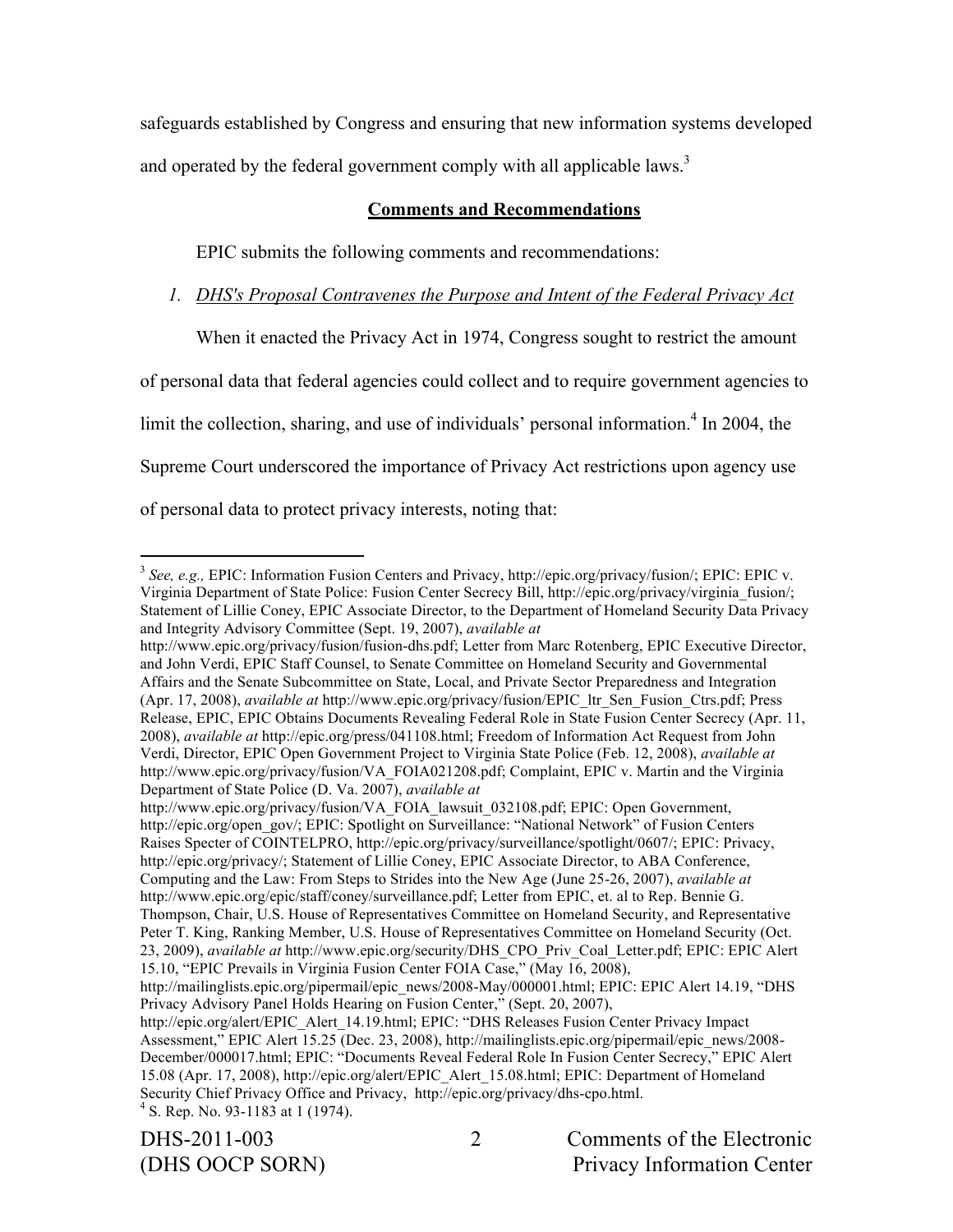[I]n order to protect the privacy of individuals identified in information systems maintained by Federal agencies, it is necessary . . . to regulate the collection, maintenance, use, and dissemination of information by such agencies." Privacy Act of 1974, §2(a)(5), 88 Stat. 1896. The Act gives agencies detailed instructions for managing their records and provides for various sorts of civil relief to individuals aggrieved by failures on the Government's part to comply with the requirements. $5$ 

The Privacy Act is intended "to promote accountability, responsibility, legislative oversight, and open government with respect to the use of computer technology in the personal information systems and data banks of the Federal Government[.]"6 The statute is also intended to guard the privacy interests of citizens and lawful permanent residents against government intrusion. Congress found that "the privacy of an individual is directly affected by the collection, maintenance, use, and dissemination of personal information by Federal agencies," and recognized that "the right to privacy is a personal and fundamental right protected by the Constitution of the United States."<sup>7</sup> The law thus seeks to "provide certain protections for an individual against an invasion of personal privacy" by establishing a set of procedural and substantive rights. $8$ 

Contrary to the text and purpose of the Privacy Act, the proposed initiative targets search terms likely to retrieve embarrassing information, which the agency then intends to store for up to five years and package for dissemination through transnational and international networks.<sup>9</sup> The Privacy Act requires agencies to

establish appropriate administrative, technical and physical safeguards to insure the security and confidentiality of records and to protect against any anticipated threats or hazards to their security or integrity which could

 $5$  *Doe v. Chao*, 540 U.S. 614, 618 (2004).

 $^{6}$  S. Rep. No. 93-1183 at 1.<br><sup>7</sup> Pub. L. No. 93-579 (1974).

<sup>&</sup>lt;sup>8</sup> *Id.* 9 Department of Homeland Security, Privacy Impact Assessment for the Office of Operations Coordination and Planning Publicly Available Social Media Monitoring and Situational Awareness Initiative, 7, Jan. 6, 2011, *available at*

http://www.dhs.gov/xlibrary/assets/privacy/privacy\_pia\_ops\_publiclyavailablesocialmedia\_update.pdf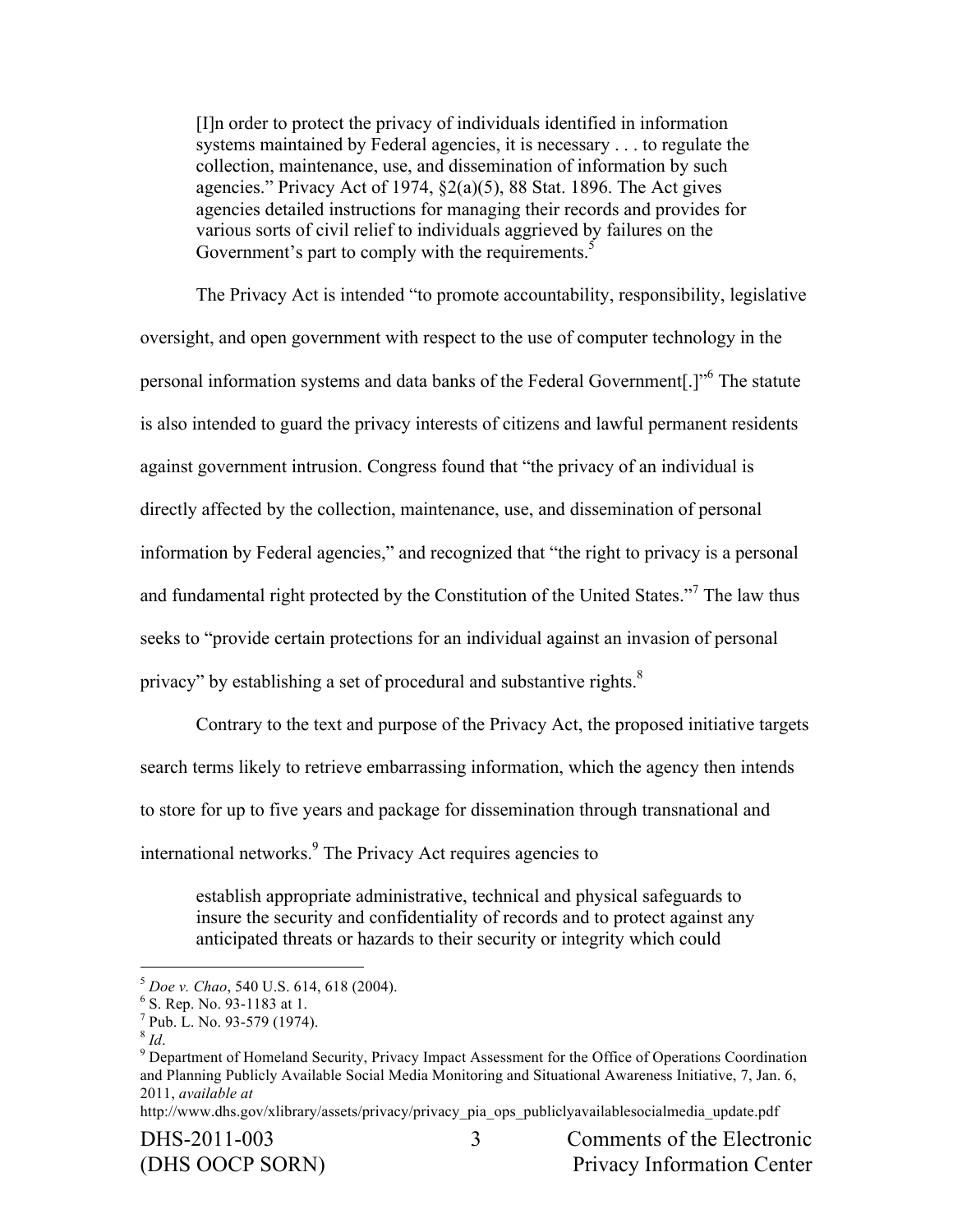result in substantial harm, embarrassment, inconvenience, or unfairness to any individual on whom information is maintained.<sup>10</sup>

DHS's proposed initiative would enable the agency to "establish usernames and passwords," form social media profiles that will follow other accounts, deploy search tools, and record the results of an array of potentially sensitive search terms (stated examples of search terms include "illegal immigrants," "drill," "infection," "strain," "outbreak," "virus," "recovery," "deaths," "collapse," "human to animal," and "trojan.").<sup>11</sup>

The Privacy Act imposes limitations on the dissemination of personal information collected by an agency. In contravention of the text and purpose of the Act, DHS plans to regularly relay the records to "federal, state, local, tribal, territorial, foreign, or international government partners."12 The DHS Chief Privacy Officer (CPO) has stated that the records would be shared both by "email and telephone" to contacts inside and outside of the agency.13 The CPO further stated that "[n]o procedures are in place" to determine which users may access this system of records.<sup>14</sup> Even Department contractors will have full access to the system.<sup>15</sup> Moreover, the Secretary of the Department has an

<sup>10</sup> 5 U.S.C. § 552a(e)(10) (2010).<br><sup>11</sup> System of Records Notice at 5603; Department of Homeland Security, Privacy Impact Assessment for the Office of Operations Coordination and Planning Publicly Available Social Media Monitoring and Situational Awareness Initiative, 17-21, June 22, 2010, *available at*

http://www.dhs.gov/xlibrary/assets/privacy/privacy\_pia\_ops\_publiclyavailablesocial. media.pdf.<br><sup>12</sup> System of Records Notice at 5604.

<sup>&</sup>lt;sup>13</sup> Department of Homeland Security, Privacy Impact Assessment for the Office of Operations Coordination and Planning Publicly Available Social Media Monitoring and Situational Awareness Initiative, 8, Jan. 6, 2011.

<sup>&</sup>lt;sup>14</sup> Department of Homeland Security, Privacy Impact Assessment for the Office of Operations Coordination and Planning Publicly Available Social Media Monitoring and Situational Awareness Initiative, 10, June 22, 2010x. <sup>15</sup> *Id*.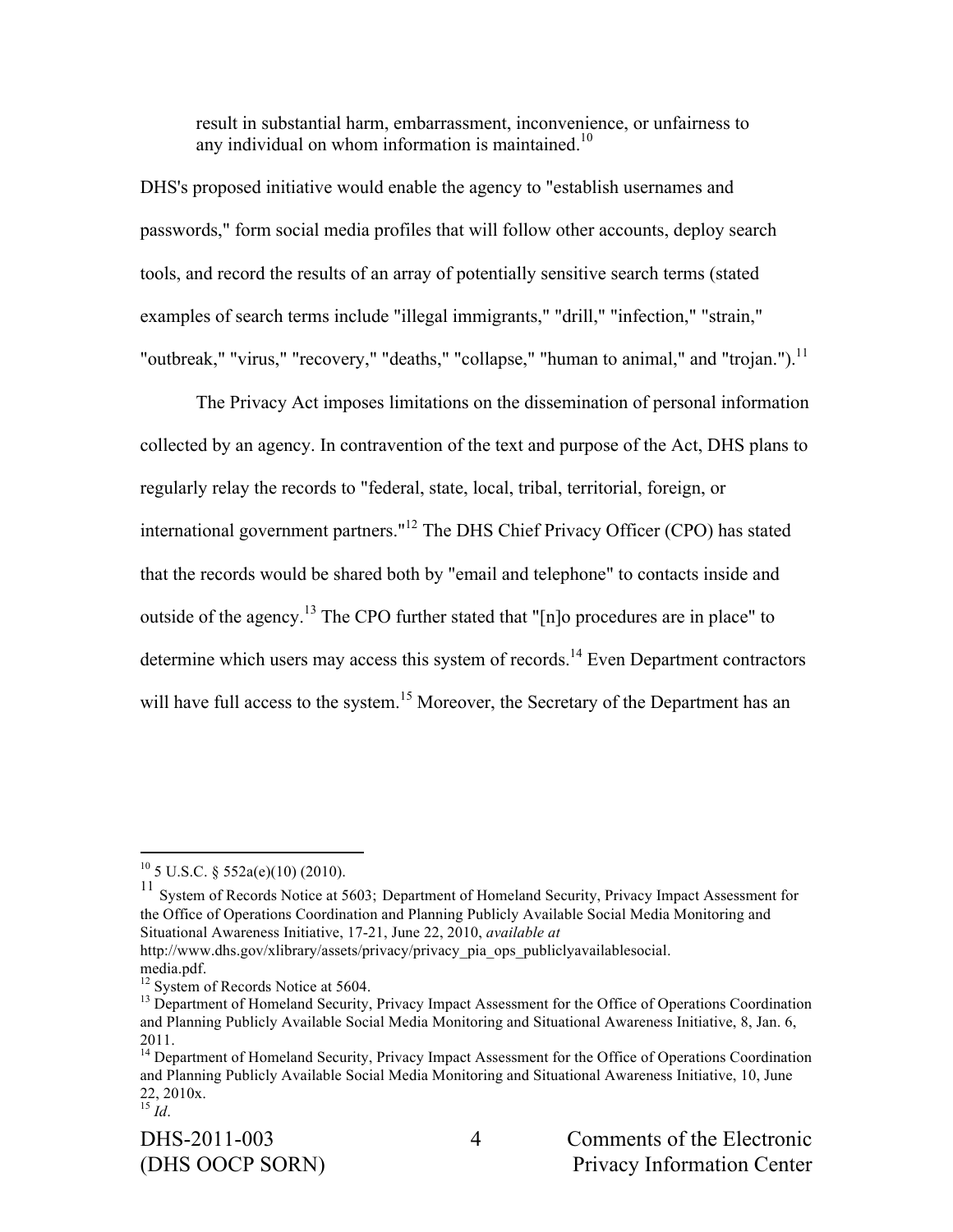affirmative statutory obligation to ensure that the agency "produces and disseminates unclassified reports and analytic products" based upon the information collects.<sup>16</sup>

DHS's proposed initiative also fails to satisfy Privacy Act requirements by failing to ensure the accuracy of records before disseminating them to state, local, tribal, and foreign governments, as well as private sector entities.<sup>17</sup> The Privacy Act requires agencies to make "reasonable efforts to assure that . . . records are accurate, complete, timely, and relevant for agency purposes" prior to their dissemination outside of the federal government.<sup>18</sup> DHS's proposed Social Media Monitoring Initiative, however, explicitly relies on unverified sources of information to construct records it intends to disseminate to state, local, tribal, territorial, foreign, and international governments. As the DHS CPO has stated, "[u]sers may accidentally or purposefully generate inaccurate or erroneous information. There is no mechanism for correcting this."<sup>19</sup> The agency unlawfully shifts responsibility for verifying the agency's information onto the social media users the agency plans to follow: "the community is largely self-governing and erroneous information is normally expunged or debated rather quickly by others within the community with more accurate and/or truthful information."<sup>20</sup> The users the agency is following will not even have notification that the agency will rely on the information they provide. 21

 $16$  6 U.S.C. §§ 121(d)(21)(A)-(B) (2010).

<sup>&</sup>lt;sup>17</sup> System of Records Notice at 5603.<br><sup>18</sup> 5 U.S.C. § 552a(e)(6).

<sup>&</sup>lt;sup>19</sup> Department of Homeland Security, Privacy Impact Assessment for the Office of Operations Coordination and Planning Publicly Available Social Media Monitoring and Situational Awareness Initiative, 9, June 22, 2010. <sup>20</sup> *Id.* <sup>21</sup> *Id* at 8.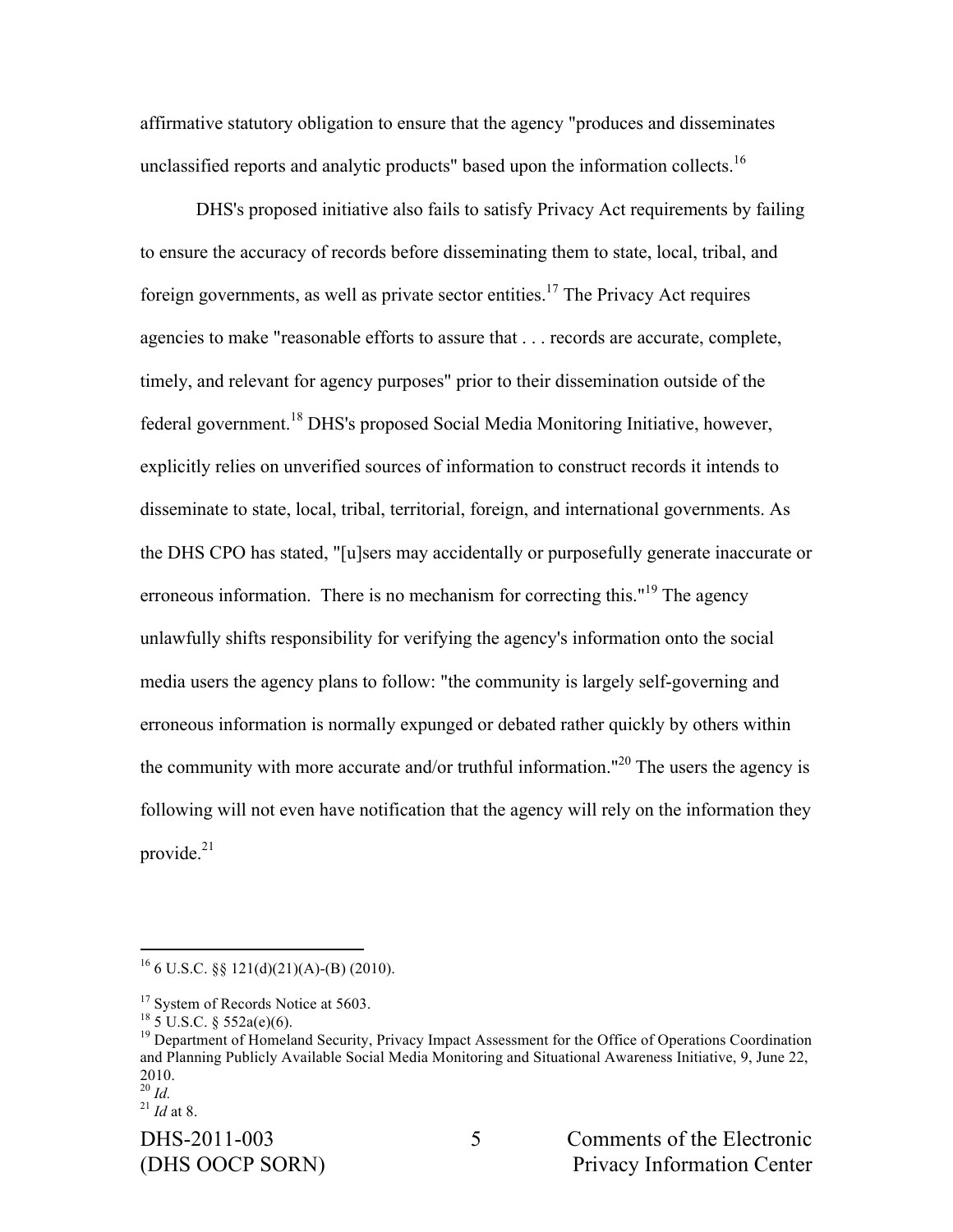Assuming autonomous, self-correcting processes do exist on the social media services the agency is targeting, including Myspace, Facebook, and YouTube, there is still no way to determine whether the agency is following individuals who expunge false information or the ones whose false information is expunged. The agency has glossed over this point with a brief mention of efforts to compare social media information with an unspecific "variety of public and government sources."<sup>22</sup> The agency fails to provide any affirmative technical or legal measures to exclude social media results that its agents or other social media users identify as inaccurate, incomplete, or irrelevant. The Department concedes that "there is no specific procedure for correcting information to DHS. $123$ 

DHS falsely states that this initiative will not "actively collect personally identifiable information (PII)."<sup>24</sup> In fact, the agency will actively collect PII "when it lends credibility to the report or facilitates coordination with federal, state, local, tribal, territorial, foreign, or international government partners."<sup>25</sup> The proposed initiative gathers personally identifiable information, including full names, affiliations, positions or titles, and account usernames.<sup>26</sup> Social media users also routinely provide a range of sensitive information in their online communications with no intention of submitting that information to the Department of Homeland Security. The agency anticipates retrieving such information in the normal course of performing social media searches.<sup>27</sup> DHS states that it will redact PII before "dissemination," presumably to other agencies as well as

 $22$  Department of Homeland Security, Privacy Impact Assessment for the Office of Operations Coordination and Planning Publicly Available Social Media Monitoring and Situational Awareness

<sup>&</sup>lt;sup>23</sup> *Id.* at 11.<br><sup>24</sup> System of Records Notice at 5603.<br><sup>25</sup> *Id.* at 5603-4.<br><sup>26</sup> *Id.* at 5604. <sup>27</sup> *Id.* at 5603.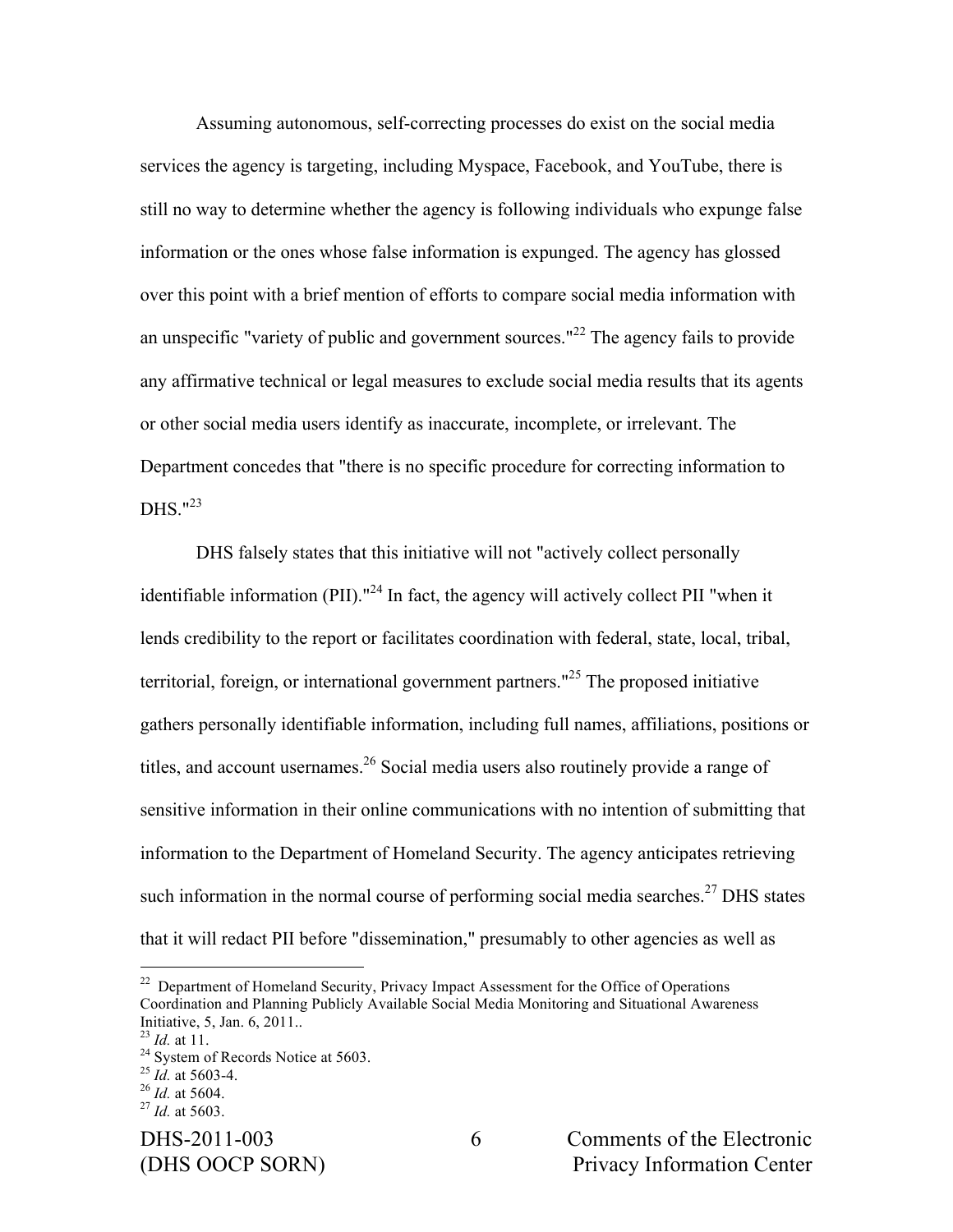state, local, tribal, and foreign governments, and authorized private sector entities.<sup>28</sup> The agency does not state in the System of Records Notice whether it will actively erase PII before storing its own copies of the records. Such feeble privacy protections are simply inadequate.

DHS also alleges that the PII it collects will be de-identified prior to dissemination.29 However, the content that DHS is collecting and compiling lends itself to common re-identification techniques. *The New York Times* has re-identified supposedly anonymous search engine queries released by  $AOL$ <sup>30</sup> Bloggers set up websites to make it easier for the public to search the AOL data, which led to the reidentification of additional search records.<sup>31</sup> Additionally, researchers from the University of Texas found that if an adversary knows six precise ratings a person in the Netflix video-rental database has assigned to obscure movies, without any other information, the adversary can identify that person  $84\%$  of the time.<sup>32</sup>

#### *2. DHS Must Narrow Its Proposal In Order to Comply With Its Statutory Authority*

DHS's proposal requires a much narrower mission with clear oversight mechanisms and limiting guidelines. Congress did not grant or delegate direct intelligence gathering to DHS in the statutory provision cited by the agency as the

 $^{28}$  *Id.* ("The NOC will ... disseminate relevant and appropriate de-identified information to federal, state, local, and foreign governments, and private sector partners authorized to receive situational awareness and

a common operating picture.").<br><sup>29</sup> *Id.* 30<br><sup>30</sup> Michael Barbaro & Tom Zeller Jr., *A Face is Exposed for AOL Searcher No.* 4417749, N.Y. TIMES.<br>Aug. 9, 2006, at A1.

<sup>&</sup>lt;sup>31</sup> Paul Ohm, *Broken Promises of Privacy: Responding to the Surprising Failure of Anonymization* 4<br>University of Colorado Law Legal Studies Research Paper No. 09-11 (2009).

<sup>&</sup>lt;sup>32</sup> Arvind Narayanan & Vitaly Shmatikov, *Robust De-Anonymization of Large Datasets (How to Break the Anonymization of the Netflix Prize Dataset),* PROC OF 29TH IEEE SYMPOSIUM ON SEC. AND PRIVACY, Oakland, CA, 111-125 (May 2008).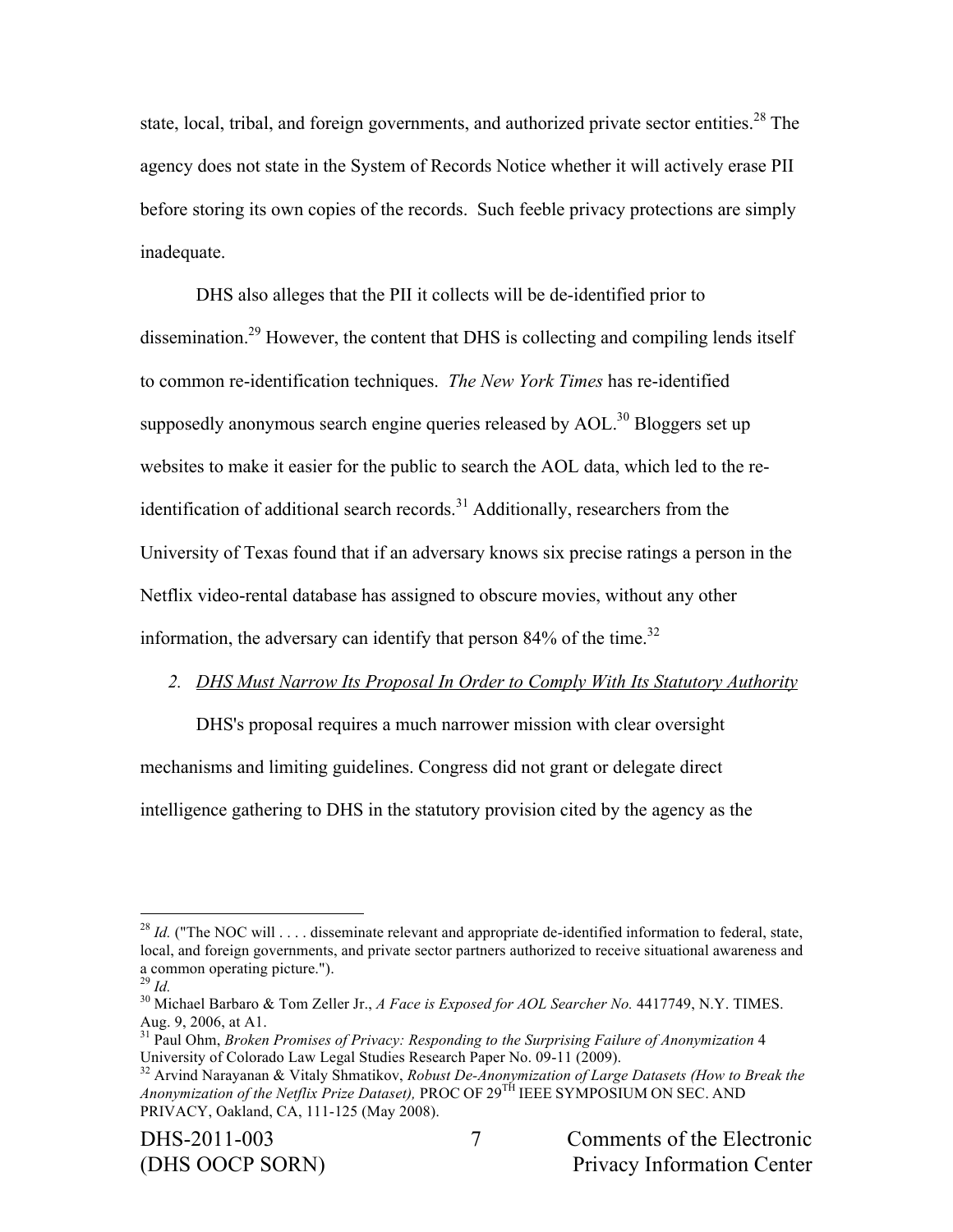primary authority for this program.<sup>33</sup> The cited provision enables the DHS Secretary to "*access*, *receive*, and *analyze* law enforcement information, intelligence information, and other information from agencies of the Federal Government, State and local government agencies and private sector entities," but not to *gather* information.<sup>34</sup> The only relevant provision that does mention gathering narrows the term to "incident management decisionmaking."<sup>35</sup> The contemplated data collection exceeds this statutory mandate.

Despite this limitation, DHS announced on June 22, 2010 that it would no longer restrict its intelligence gathering under the proposed program to individual incidents.<sup>36</sup> Previously, the agency issued Privacy Impact Assessments (PIAs) for social media monitoring connected to specific events on an incident per incident basis.<sup>37</sup> The DHS issued separate PIAs for the Haiti Social Media Disaster Monitoring Initiative, the 2010 Winter Olympics Social Media Event Monitoring Initiative, and the April 2010 BP Oil Spill Response Social Media Event Monitoring Initiative.<sup>38</sup> PIAs play an important role in furthering Congress's mandate that new DHS programs do not "erode citizens' privacy"

<sup>&</sup>lt;sup>33</sup> See Systems of Records Notice at 5604 ("DHS is authorized to implement this program primarily through 6 U.S.C. 121; 44 U.S.C. 3101; Executive Order (E.O.) 13388; OPS Delegation 0104; and

<sup>&</sup>lt;sup>34</sup> 6 U.S.C. § 121 (2010) (emphasis added).  $^{35}$  6 U.S.C. § 321d(a) (2010) ("In this section, the term 'situational awareness' means information gathered from a variety of sources that, when communicated to emergency managers and decision makers, can form the basis for incident management decisionmaking.").<br><sup>36</sup> Department of Homeland Security, Privacy Impact Assessment for the Office of Operations Coordination

and Planning Publicly Available Social Media Monitoring and Situational Awareness Initiative, 5, June 22,

<sup>2010.&</sup>lt;br><sup>37</sup> Department of Homeland Security, Privacy Impact Assessment for the Office of Operations Coordination and Planning Haiti Social Media Disaster Monitoring Initiative, January 21, 2010, *available at* 

http://www.dhs.gov/xlibrary/assets/privacy/privacy\_pia\_ops\_haiti.pdf; Department of Homeland Security, Privacy Impact Assessment for the Office of Operations Coordination and Planning 2010 Winter Olympics Social Media Event Monitoring Initiative, February 10, 2010, *available at*

http://www.dhs.gov/xlibrary/assets/privacy/privacy\_pia\_ops\_2010winterolympics.pdf; Department of Homeland Security, Privacy Impact Assessment for the Office of Operations Coordination and Planning April 2010 BP Oil Spill Response Social Media Event Monitoring Initiative, April 29, 2010, *available at* http://www.dhs.gov/xlibrary/assets/privacy/privacy\_pia\_ops\_bpoilspill.pdf. <sup>38</sup> *Id*.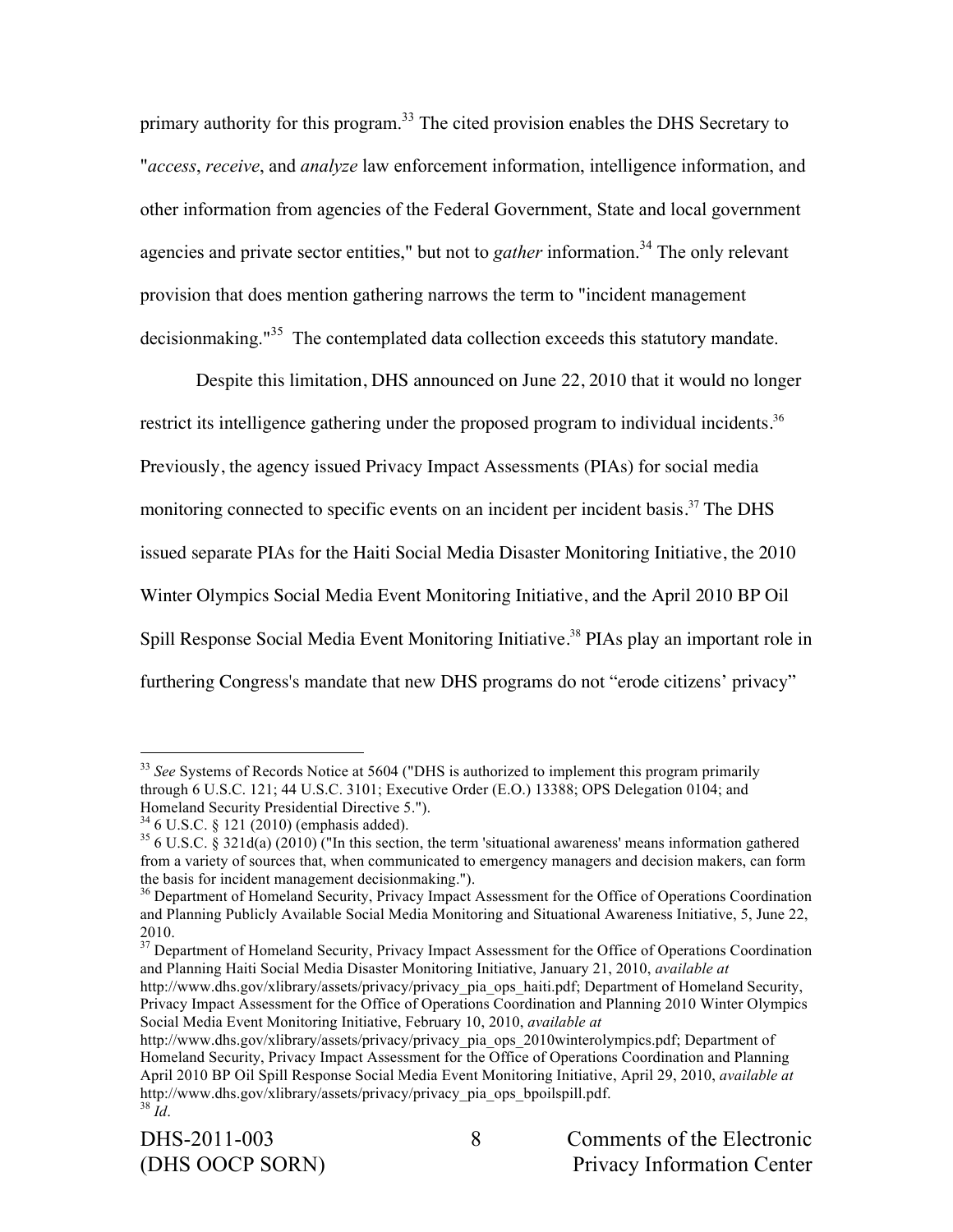and ensure that agency activities are fully compliant with statutory privacy laws.<sup>39</sup> In June, DHS decided to discontinue its previous practice and instead issue semi-annual "overarching PIA[s]" for all of NOC's social media monitoring.40

In its System of Records Notice, the agency's justification for this change relies on statutory language that does not apply to ongoing information gathering initiatives. DHS is redeploying Congress's original stated purposes for establishing the NOC to justify its new, ongoing social media monitoring initiative. The agency stated that "[t]his system of records will allow DHS/OPS, including the NOC, to provide situational awareness and establish a common operating picture for the entire federal government, and for state, local, and tribal governments as appropriate."<sup>41</sup> Congress articulated these purposes when establishing the NOC but explicitly restricted the NOC's intelligence gathering authority to the requirements posed by specific events.<sup>42</sup> Congress refrained from granting independent gathering authority to the NOC on an ongoing basis.<sup>43</sup>

The purposes the NOC has proposed are overly broad and would authorize the collection of personal information on an ongoing basis for virtually any reason, or no reason at all. Moreover, DHS fails to mention any affirmative technical or legal measures to exclude social media results which do not meet its stated situational awareness goal. As currently described, this proposal violates the NOC's statutory grant of authority and imperils the privacy of millions of social media users.

### *3. DHS Should Conduct a Formal Rulemaking Process To Solicit Public Input*

 $39$  6 U.S.C. § 142 (2010).<br><sup>40</sup> Department of Homeland Security, Privacy Impact Assessment for the Office of Operations Coordination and Planning Publicly Available Social Media Monitoring and Situational Awareness Initiative, 5, June 22, <sup>2010</sup>*.* 41 System of Records Notice at 5603. *See also* 6 U.S.C. 321d(b)(1)-(2). 42 6 U.S.C. §§ 321d(a), (b)(1)-(2) <sup>43</sup> *See* 6 U.S.C. § 121.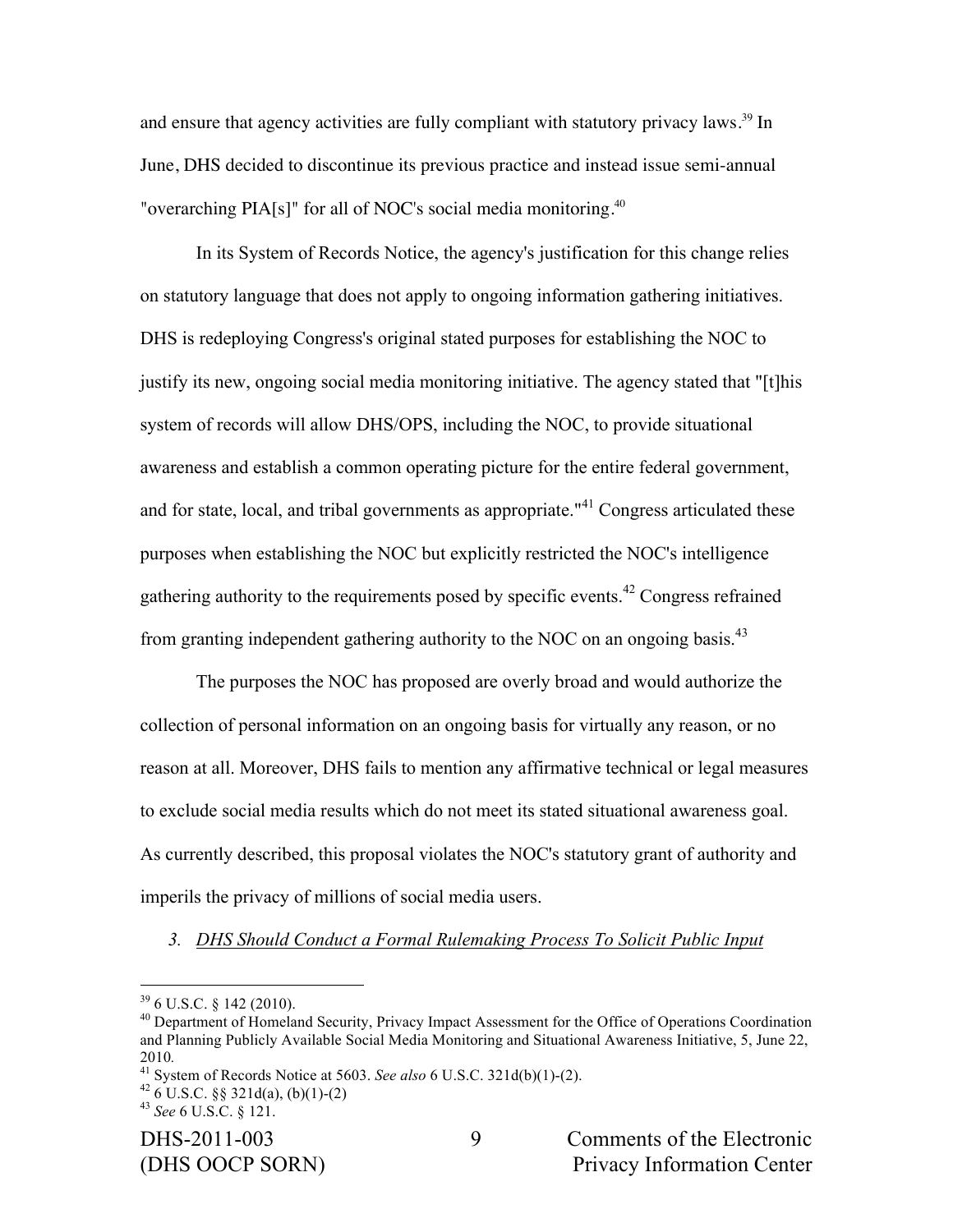In its February 1, 2011 System of Records Notice, DHS contradicts previous public statements and positions, establishing that the agency consciously refused to comply with Privacy Act requirements for soliciting public input. Before 2011, the agency conducted multiple social media monitoring initiatives without issuing a single System of Records Notice.<sup>44</sup> In June of 2010, DHS stated that "while the NOC may receive PII, PII is not actively collected and is not retrieved by personal identifier so a Privacy Act System of Records Notice is not required."<sup>45</sup> DHS stated in its February 1, 2011 System of Records Notice that its decision to store and disseminate PII in "life or death situations" had triggered the agency's legal obligation under the Privacy Act of 1974 to publish a System of Records Notice.<sup>46</sup> On January 6, 2011, the agency stated that "due to this new collection of PII and the ability of retrieval by personal identifier, a system of records notice (SORN) is now needed."<sup>47</sup> Internal documents dating back to 2009 demonstrate that the agency's "life or death" PII policy is longstanding.<sup>48</sup> A set of DHS slides released to the public in response to a Freedom of Information Act request detail the agency's social media monitoring efforts to "provide enhanced situational awareness" during preparations for the January 20, 2009 inauguration of President

<sup>&</sup>lt;sup>44</sup> Department of Homeland Security, Privacy Impact Assessment for the Office of Operations Coordination and Planning Haiti Social Media Disaster Monitoring Initiative, January 21, 2010, Department of Homeland Security, Privacy Impact Assessment for the Office of Operations Coordination and Planning 2010 Winter Olympics Social Media Event Monitoring Initiative, February 10 ,2010, Department of Homeland Ssecurity, Privacy Impact Assessment for the Office of Operations Coordination and Planning April 2010 BP Oil Spill Response Social Media Event Monitoring Initiative, April 29, 2010; Department of Homeland Security, Privacy Impact Assessment for the Office of Operations Coordination and Planning Publicly Available Social Media Monitoring and Situational Awareness Initiative, June 22, 2010.<br><sup>45</sup> Privacy Impact Assessment, June 22, 2010, 5.<br><sup>46</sup> System of Records Notice at 5603.<br><sup>47</sup> Privacy Impact Assessment, Jan.

<sup>&</sup>lt;sup>48</sup> Social Network Monitoring Center Concept of Operations For the Presidential Inauguration, Electronic Frontier Foundation, *5, available at* 

https://www.eff.org/files/filenode/social\_network/DHS\_SNMC\_Inauguration\_monitoring.pdf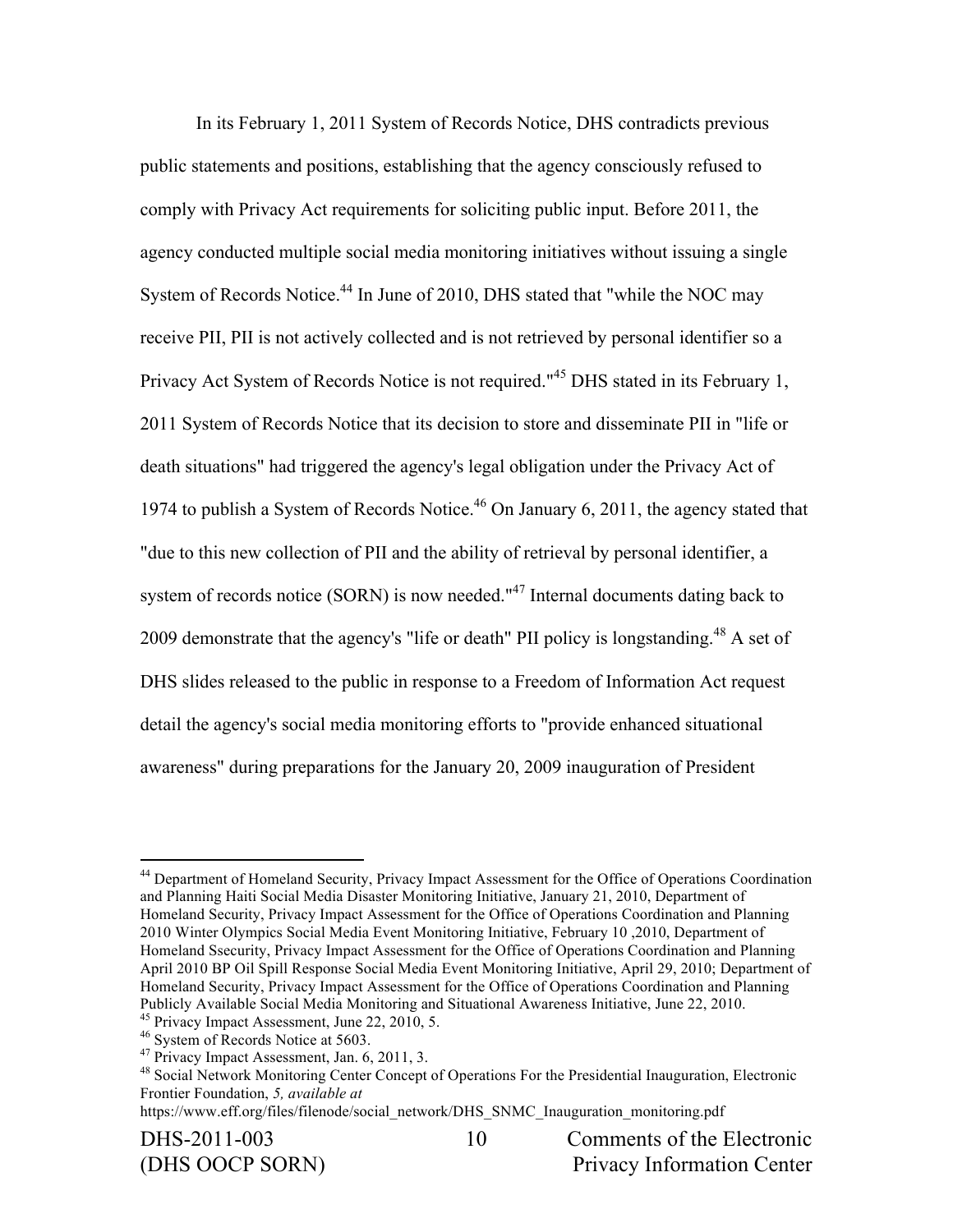Barack Obama in Washington, D.C.<sup>49</sup> One of these slides states that DHS "will report PII information that relates to rare situations that have 'life or death' implications."<sup>50</sup> As this longstanding policy is clearly not the agency's motivation for issuing a System of Record Notice, it is reasonable to conclude that the agency knew of its legal obligations and simply failed to meet them.

DHS has also failed to comply with Administrative Procedure Act ("APA") requirements for soliciting public input. Before promulgating any rule, Section 553 of the APA requires agencies to provide the public with notice and opportunity to participate in the rulemaking "through submission of written data, views, or arguments."<sup>51</sup> DHS's Social Media Monitoring and Situational Awareness Initiative constitutes a rule, which the statute defines as "the whole or a part of an agency statement of general or particular applicability and future effect designed to implement, interpret, or prescribe law or policy or describing the organization, procedure, or practice requirements of an agency."<sup>52</sup> The proposed initiative is an agency statement describing a change in agency policy going forward. The System of Records Notice describes the agency's conduct as "launching" an ongoing social media monitoring program and developing a "new" system of records in the process. The program will have a significant future impact on the privacy rights of social media users whose accounts are monitored without their consent, stored in government databases, and disseminated across the country and overseas. The initiative therefore constitutes a rule, triggering statutory obligations under federal law to provide sufficient notice and opportunity for comment to the public.

DHS-2011-003 Comments of the Electronic (DHS OOCP SORN) Privacy Information Center

<sup>&</sup>lt;sup>49</sup> *Id.* at 17.<br><sup>51</sup> 5 U.S.C. §§ 553(b)-(c) (2010).<br><sup>52</sup> 5 U.S.C. § 551(4) (2010).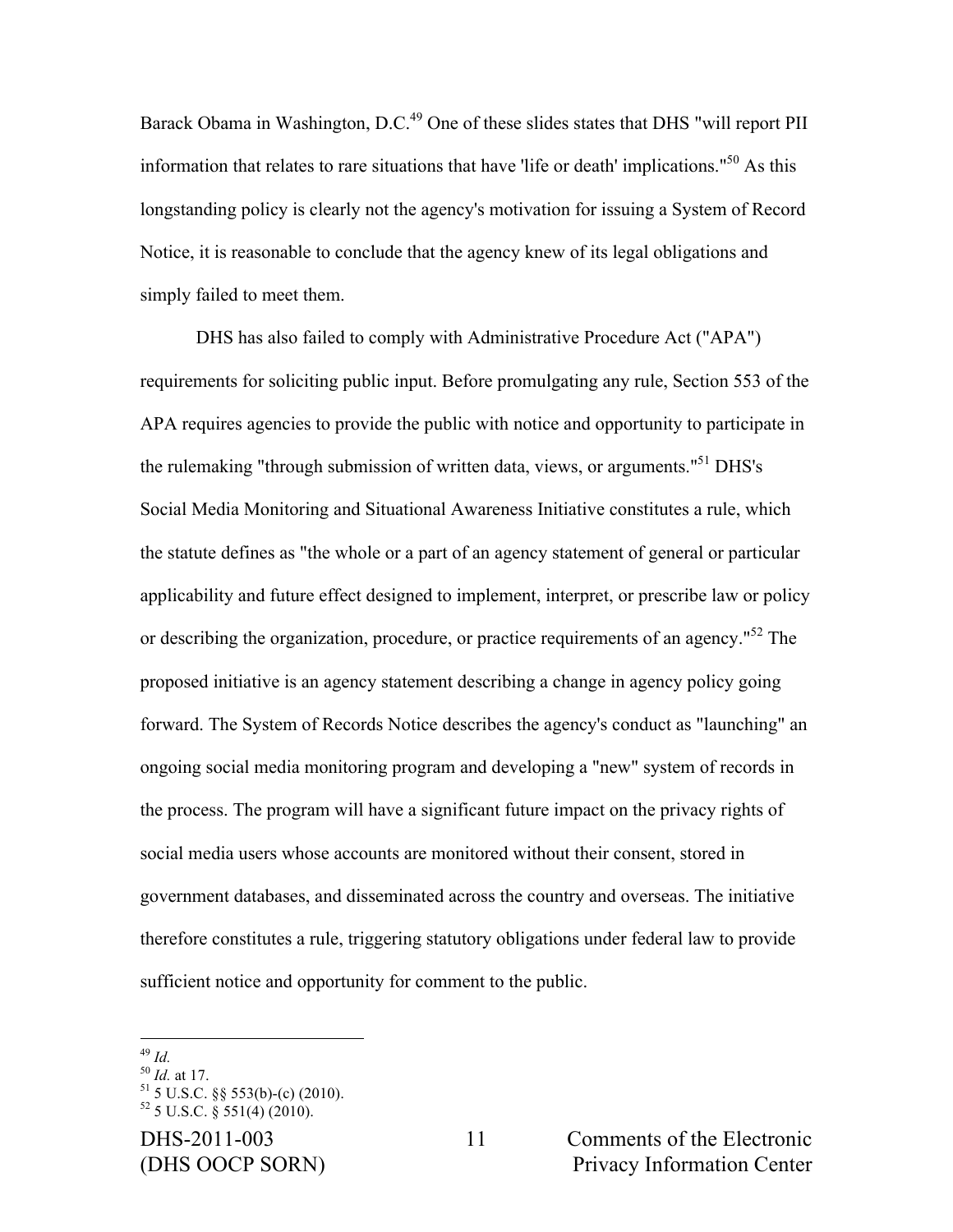# **Conclusion**

For the foregoing reasons, EPIC recommends completely halting the agency's Social Media Monitoring Initiative. At minimum, EPIC recommends a comprehensive overhaul and full assessment of the privacy and security implications of the program under the federal Privacy Act. Such an overhaul must entail the following rudimentary measures to begin remedying the most blatant legal and policy flaws of the current proposal:

- Tether all social media monitoring efforts to the decisionmaking management requirements posed by individual events.
- Impose meaningful restrictions on gathering of information in lieu of the catch-all term "situational awareness."
- Provide meaningful notice to all individuals whose social media accounts the agency monitors.
- Narrow search terms to avoid retrieving potentially embarrassing information.
- Ensure the accuracy and relevance of all collected information.
- Develop affirmative measures to remove incorrect, incomplete, or irrelevant information.
- Provide individuals with meaningful opportunities to correct information gathered by the agency.
- Bolster administrative or physical safeguards that will ensure the confidentiality of these records.
- Do not communicate private information or Personally Identifiable Information via phone or email.
- Do not store or disseminate any Personally Identifiable Information.
- Provide public notice and opportunity for comment through an Administrative Procedure Act rulemaking.

12